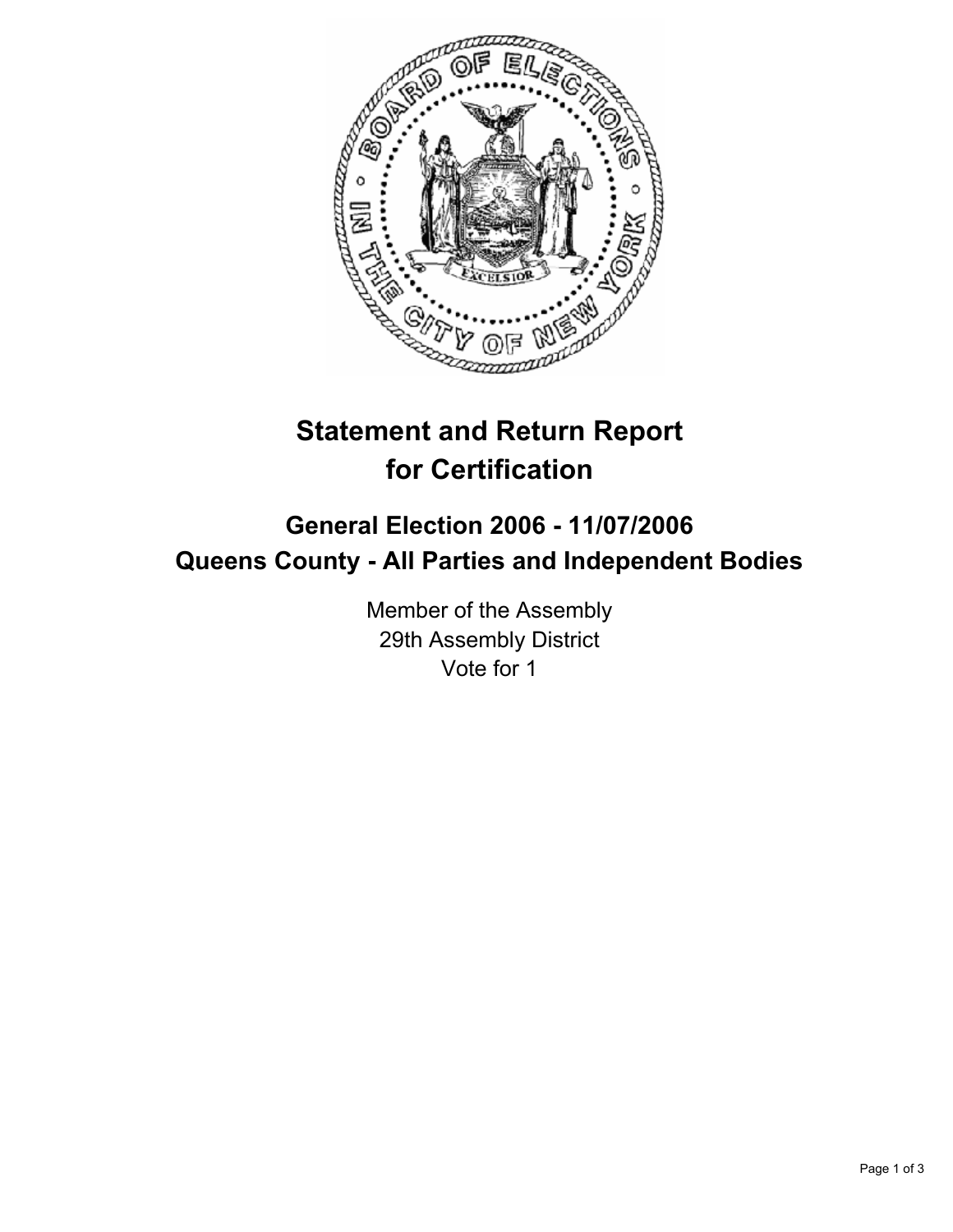

### **Assembly District 29**

| <b>PUBLIC COUNTER</b>                  | 20,357 |
|----------------------------------------|--------|
| <b>EMERGENCY</b>                       | 6      |
| ABSENTEE/MILITARY                      | 319    |
| AFFIDAVIT                              | 336    |
| <b>Total Ballots</b>                   | 21,042 |
| WILLIAM SCARBOROUGH (DEMOCRATIC)       | 15,215 |
| WILLIAM SCARBOROUGH (WORKING FAMILIES) | 682    |
| MARY C CRONIN (WRITE-IN)               |        |
| OTTO FIALA (WRITE-IN)                  |        |
| <b>Total Votes</b>                     | 15,899 |
| Unrecorded                             | 5.143  |